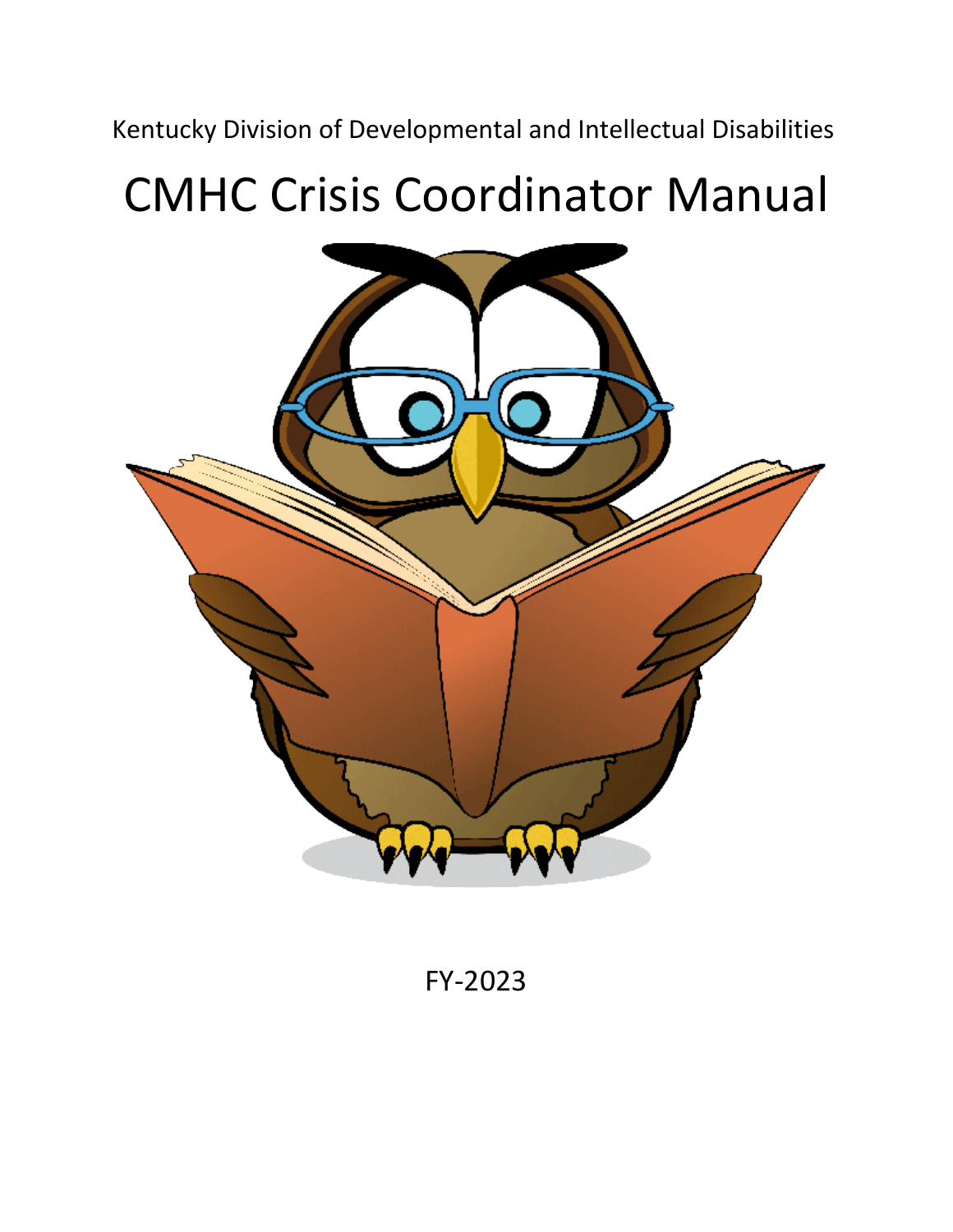# TABLE OF CONTENTS

### **Section 1: Overview**

- Purpose
- **•** Criteria
- CMHC role
- **•** Definitions

# **Section 2: Referral, Triage, and Initial Response**

- Crisis Contact Sheets
- Referral Triage
- Initial response
- Mobile response
	- o 202a process
- CCDS completion and submission requirements
	- o Requirements for resubmission

# **Section 3: Debriefing**

- Information gathering
- **•** Discussion
- Plan of action
	- o 202b evaluation
	- o Specialty Clinic referrals
- Additional evaluations
- Follow up meetings/plan adjustments

# **Section 4- Additional Information and Closure**

- Complex crisis
- Multiple crisis events
- Cross system crisis planning
- Closure
- Implementation of crisis service plan
- **•** Transition to other services
- Closing case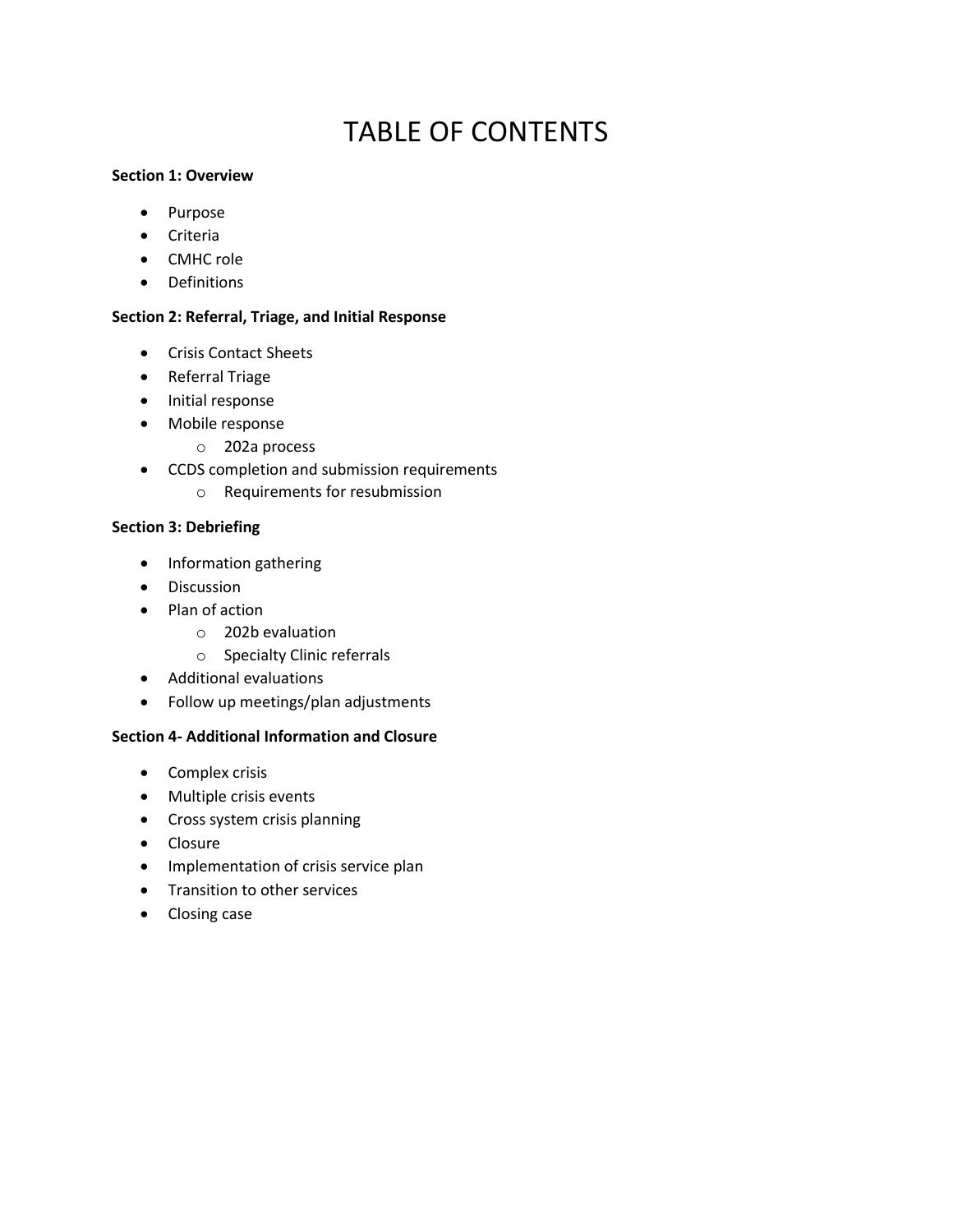#### **Section 1: Overview**

A crisis is defined as a sudden, unanticipated, or potentially dangerous behavioral health condition, episode or behavior.

Crisis services are designed to be time-limited in nature and are not meant to replace community services. Individuals who have co-occurring behavioral health, I/DD and/or substance use diagnoses shall be evaluated for and have access to all crisis services related to their needs. Crisis services are available 24 hours a day, 7 days a week, and 365 days a year.

Individuals in crisis are defined as being at risk of losing the support they need to remain in the community due to:

- a.--The individual is experiencing a behavioral or psychiatric emergency;
- b.--The individual or family is experiencing an acute crisis as determined by the *Institute on Complex Disabilities Crisis Triage Codes* rating scale (as specified by the Department);
- c.--It is determined that the individual has a history of multiple crisis episodes; or
- d.--The individual is at a substantial risk of future crisis and preventive efforts are needed, and
- e.--Exhausting other supports prior to referral, these supports are extraordinary in nature.

Community Mental Health Centers are allocated state general funds to provide services to individuals within their region who have intellectual or other developmental disabilities. Individuals of all ages are eligible to receive crisis services. Availability of crisis funding for services may vary according to the individual's eligibility to access other funding sources (such as insurance, waivers, etc.) for that service. Immediate supports may be provided to maintain health and safety in emergency situations when there is reasonable evidence to support that the individual has I/DD. Eligibility review to validate reported I/DD diagnosis and verify support needs shall be completed without delay. Eligibility review shall occur prior to implementing non-critical services.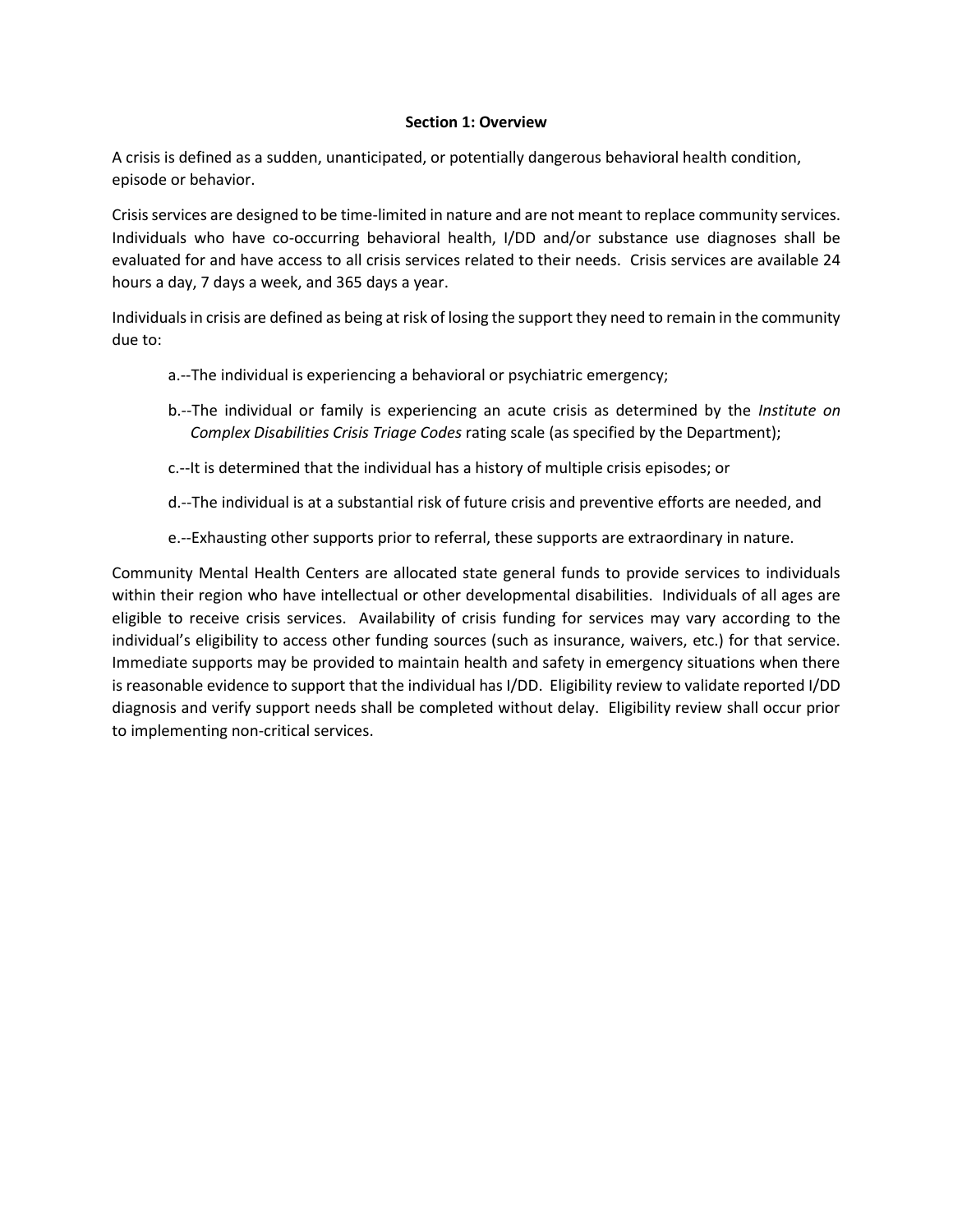#### **Definitions**

**Crisis service plan**-a person-centered and specific plan of action to implement recommendations made by the individual and their team to prevent and manage possible future crises. The recommendations and resulting plan of action should be based on the needs identified during the debriefing process. Each task on the plan should clearly identify what action will be taken, who will be responsible for completing the task, the target for completion of the task, and when the task is completed. The service plan is a living document and can be adjusted and modified as needed.

**Crisis/emergency response plan**-a plan for individuals who have experienced a crisis episode and there is a risk of recurrence. The plan is developed with the individual and their team to identify early warning signs of a crisis episode and previously successful de-escalation or intervention strategies that caregivers can use including, who should provide the intervention, when to use the intervention, for how long, how often, etc. The plan should also clearly identify the circumstances under which the individual requires emergency intervention and how to access those services. Any restrictions on access to items that is not voluntary by the individual may require approval of a rights restriction through the Human Rights Committee (HRC).

**Safety plan**-a plan to prevent self-injurious behavior (SIB) for an individual identified as being at risk. The plan is developed by the individual and a mental health professional specific to their strengths, resources, and needs. It may include coping strategies that are implemented to prevent/reduce symptoms, warning signs or triggers for SIB, and an action plan for the individual and their caregivers to implement if symptoms become unmanageable. It should include contact information for the individual's behavioral health provider, as well as other emergency contacts and any items that the individual should not have in the home or otherwise have access to (or supervised access only). Any restrictions on access to items that is not voluntary by the individual may require approval of a rights restriction through HRC.

**Debriefing**-a process that occurs after safety of the individual is no longer a concern and calm has been returned following a crisis event. The individual and their team will meet to identify what may have contributed to or caused the crisis, and which interventions used were effective or ineffective. The team will make recommendations regarding preventing and managing possible future crises resulting in a plan of action (crisis service plan).

**Triage**-process of assigning a priority level to determine the urgency and type of response required to a crisis situation. I/DD crisis events are triaged using the *Institute on Complex Disabilities Crisis Triage Codes.*

**Face to Face-**occurring in person, in the same location, and not through an electronic method (telehealth, or phone) 907 KAR 3:170

**Indirect/collateral contact-** An indirect/collateral contact is contact with a service provider, natural support, community resource, guardian, etc. on behalf of the individual in crisis to obtain information or refer for additional supports or resources to help mitigate or prevent future crisis episodes.

**Involuntary Admission Act for Individuals with Intellectual Disability/ KRS 202b**-statute which outlines Kentucky requirements for involuntary admission to state owned ICF/IID facilities.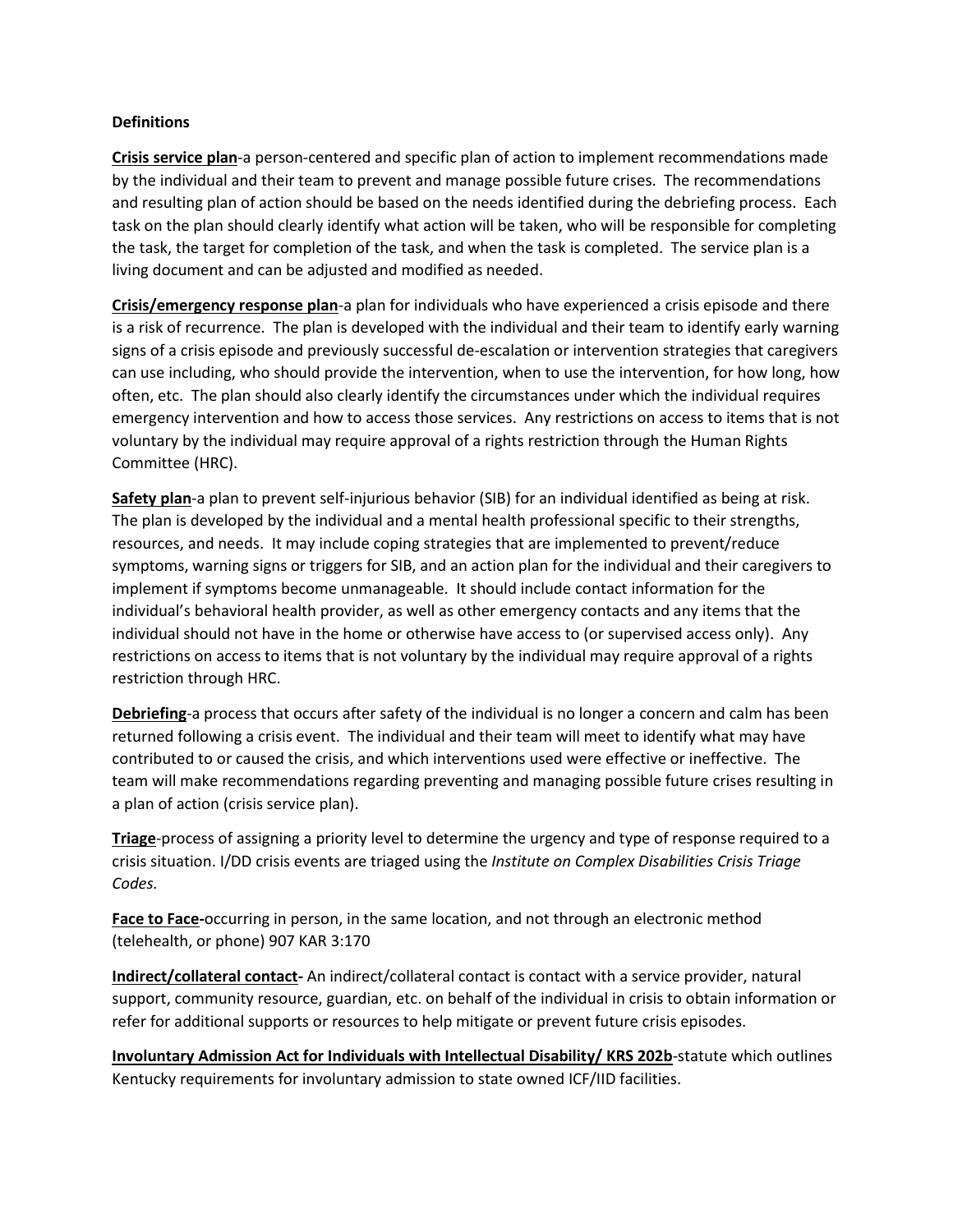**Involuntary Admission Act for Individuals with Mental Illness/KRS 202a**-statute which outlines Kentucky requirements for involuntary admission for psychiatric hospitalization.

**Intermediate Care Facility for Individuals with Intellectual Disability (ICF-IID)**- These programs are designed to provide comprehensive and individualized health care, training and habilitation services to individuals to promote their functional skills and independence. Kentucky has four state owned ICF/IID facilities (Oakwood, Hazelwood, Bingham Gardens and Outwood). Admission to these facilities requires a court order through KRS 202b process.

**ICF Specialty clinic**-Clinic on the grounds of state owned ICF/IID facility that provides a variety of specialized medical services to individuals with I/DD. Specialty clinic staff are experienced in treating persons with I/DD. These clinics allow individuals who live in community settings to have access to the same specialized care that individuals receive in our ICF/IID facilities.

**Qualified ID crisis responder**- Crisis responders are groups of dedicated staff who perform this role as one of their job duties for the entire region or assigned region and may work on a rotating basis.

- o Shall be knowledgeable of crisis services and procedures, and the full array of supports available.
- $\circ$  Shall have the ability to access information and set up immediate supports, referrals, provide technical assistance, etc.
- $\circ$  Shall complete all required trainings for crisis staff, have in depth knowledge of and ability to work with the I/DD population

# *DDID Crisis Service Definitions*

- **Crisis Respite:** Care provided to a participant, in a variety of settings, who is unable to independently administer self-care and is experiencing a highly unstable situation or temporary circumstance resulting in loss of supports that creates an immediate threat to health and safety. Individuals receiving crisis respite should have a clearly identified need for direct care that cannot be addressed through other available supports. Crisis respite may be provided for a limited amount of time in order to assess, identify, and implement appropriate supports. A plan for transition to alternative supports should be implemented as soon as needs can be assessed and resources identified. Individuals without a caregiver who are in need of ongoing residential supports should be transitioned to residential services without delay. Crisis respite is not intended to be utilized for individuals solely in need of housing.
- **Debriefing:** Analysis of the situation, subsequent to assistance by the regional ID crisis team for managing a crisis. Used for identifying things such as: what is known about the crisis, was the crisis plan or participant summary followed, if not why? Does the plan address the issue, have staff been adequately trained; what were the triggers, antecedents, environmental factors, de-stabilizing factors present? Are further assessments needed, have medications been recently changed or improperly administered; are there other issues to address? Also included should be subsequent recommendations, and intensive planning to help prevent further incidents/crises. Debriefing may consist of multiple meetings to resolve an issue and should be conducted at all triage levels. An action plan should be developed to include responsible parties and dates to complete tasks and may include periodic assessment of progress and training of staff to implement behavioral strategies and environmental changes.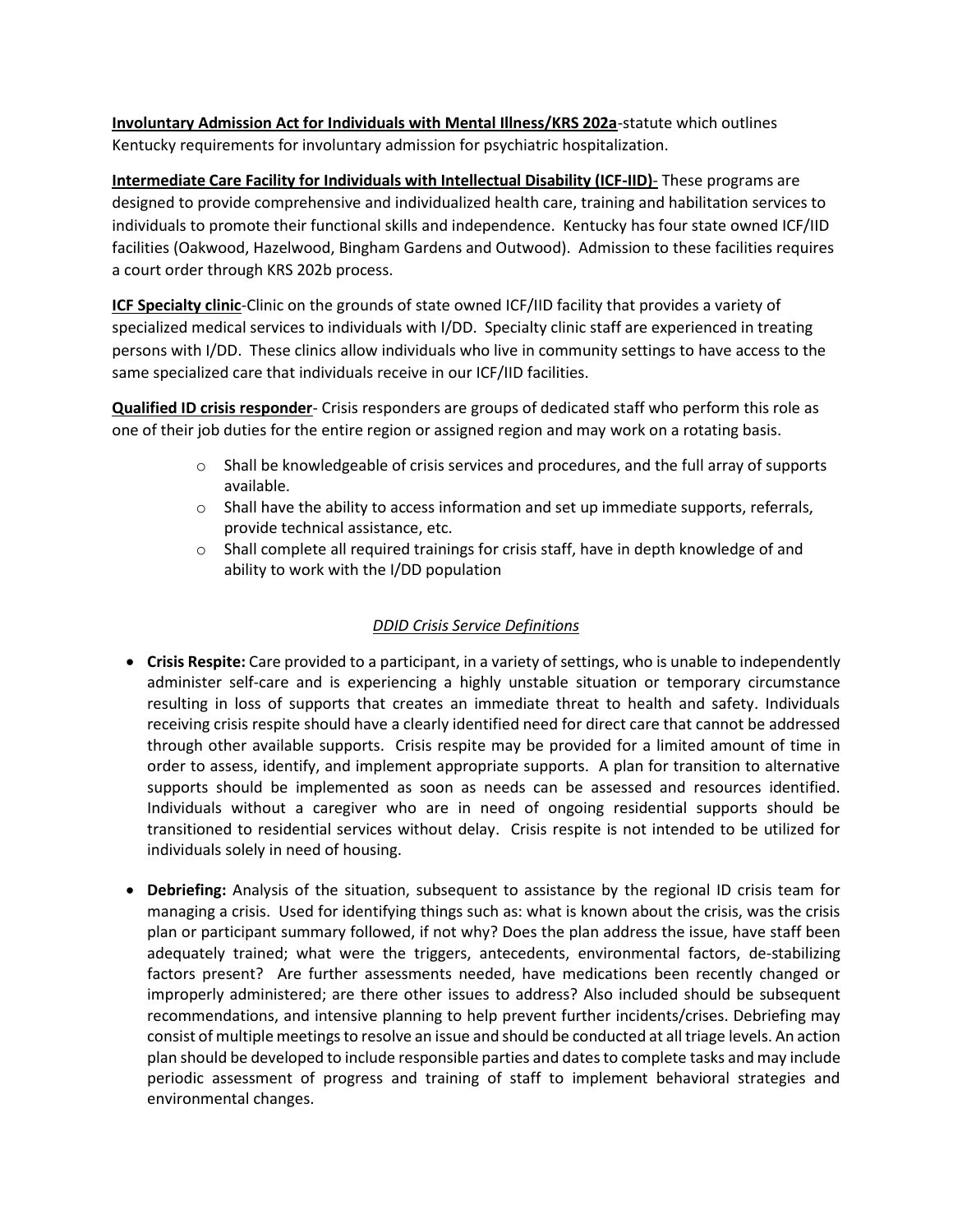- **Development of Behavior Intervention Strategies (Behavior Support Plan):** The utilization of evidence based best practices in behavioral techniques, interventions, and methods to assist a person with significant, intensive challenges related to their intellectual or developmental disability, which interfere with activities of daily living, social interaction, or work. Behavioral interventions may play a supplemental role for addressing challenges related to a co-occurring behavioral health disorder, however their primary treatment should be consistent with best and evidence based practices for their behavioral health disorder(s). Positive behavior support plans are developed with the individual and their person centered team, and are related to goals and interventions, such as greater participation in activities, and/or enhanced coping or social skills. It is clearly based upon the information, data collected, and recommendations from the functional assessment.
- **Environmental Assessments:** Field-based assessments of the environment to determine what environmental factors may contribute to the occurrence or recurrence of a crisis. May include: physical/biological factors, physical surroundings, social practices and knowledge, technological adaptations and physical arrangements, culture, people and institutions with whom they interact, and other living (i.e. pets) and/or non-living things. Also consider how environmental factors are impacted by the crisis situation to identify potential risks to a participant's health, livelihood and safety.
- **Functional Assessment:** An assessment performed using evidenced based tools, direct observation, and empirical measurement to obtain and identify functional relationship between behavioral and environmental factors.
- **Mobile Crisis:** Mobile response which shall be provided, minimally for those with a Triage level 3 or 4, is available 24 hours a day, 7 days per week, 365 days a year to provide immediate services and technical assistance, and is to be performed where the person is located. The responder shall have access to needed behavioral, medical and psychiatric consultation, evaluation, and services. The response is provided by trained staff which may include the Intensive Case Manager.
- **Person Centered Planning:** At critical moments, when community living may be threatened, it may be necessary to assist and guide an individual in crisis and their person centered team in the identification of how strengths, capacities, desires, choices, and opportunities can be best utilized in defining and pursuing a meaningful life. Person Centered Planning (PCP) helps to assess and mitigate risk while determining what is important to and for the participant. It considers options available through Medicaid state plan, Medicaid Waiver programs, the Office of Vocational Rehabilitation, natural supports, and other resources. It maximizes community inclusion and generates action steps that can be taken immediately toward building a better life. Family, Guardian, if applicable, friends, and care service professionals are included in planning, as designated by the participant. PCP ensures services are delivered in a respectful manner and plans include insight into how to assess the quality of services being provided.
- **Technical Assistance/Resource Linkage:** A time-limited service in which participants are referred or linked to needed community information, resources, programs/services, and/or other supports, including specific information on how to apply for any applicable programs, health benefits, grants, or Medicaid waiver programs.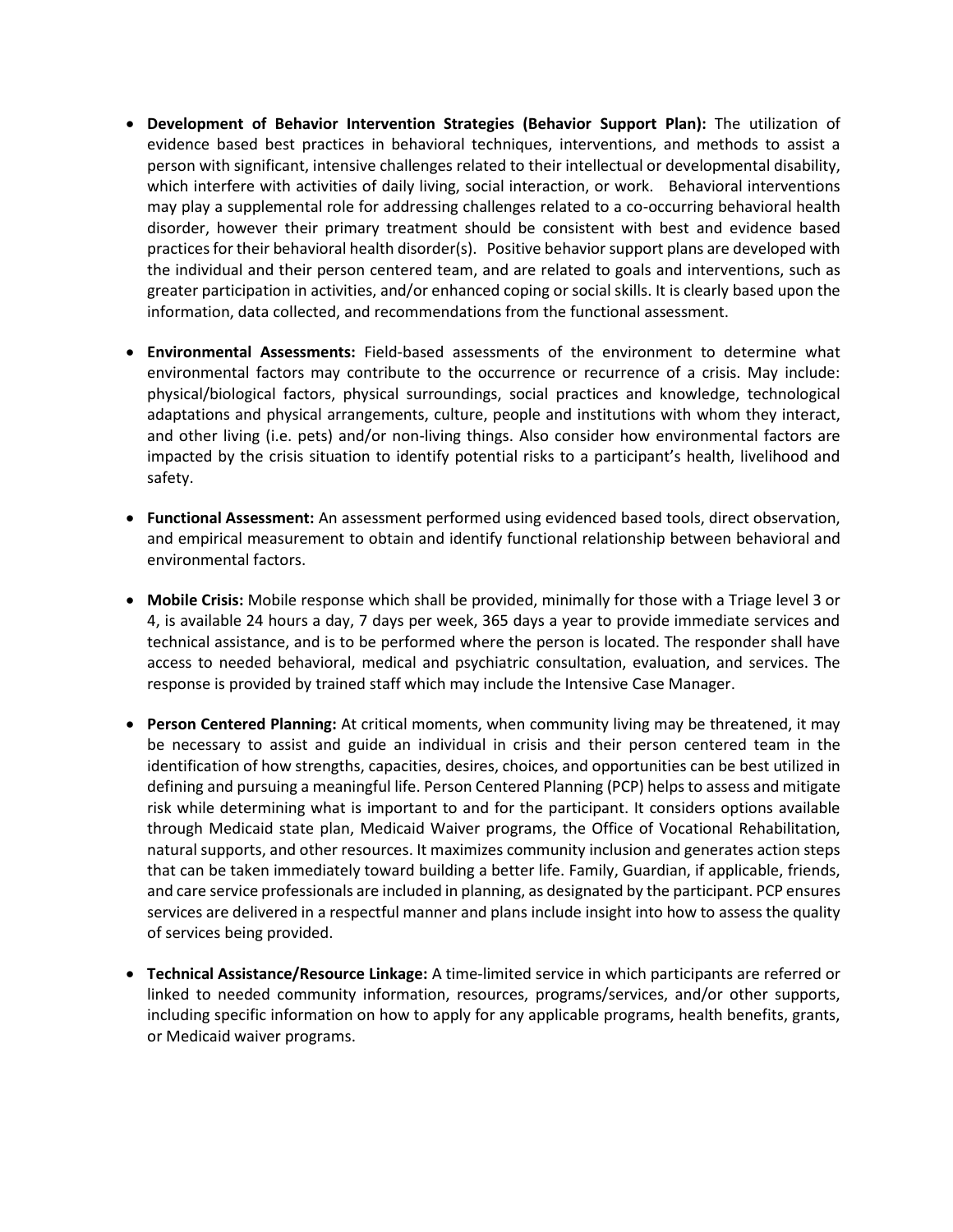- **Access and Referral:** A short-term services designed to identify I/DD-related support needs and connect to related services. This may include gathering and review of records to identify eligibility for services by establishing the presence of intellectual or other qualifying developmental disability for determination of financial eligibility for services, and application waiver services. Those individuals who do not meet criteria for I/DD services should be referred to other services. This service cannot be provided concurrent with Case Management services. Billing can only be completed for the actual time spent in increments of 15 minutes. Subsequent units may round up or down as specified by Medicaid.
- **Medical Care/Prevention Services:** The goal of prevention is to prevent the onset of disease and/or to mitigate the effects once diagnosed. This includes services such as medical evaluations/screening tests for issues such as depression, alcohol or drug abuse, health conditions such as diabetes, obesity, or STDs; but can also be health monitoring, counseling and education, exams, injections, bloodwork, and other lab tests and screening. The supports are designed to address medical or related conditions that are interfering with the individual's stability in the community. They are intended to ultimately provide relief to the individual being supported and to provide additional information in the identification of the nature of supports needed.
- **Transportation** is provided in order to gain access to integrated community services, activities, resources, and organizations typically utilized by the general population. This is only provided when transportation is not otherwise available through natural supports or a Medicaid program.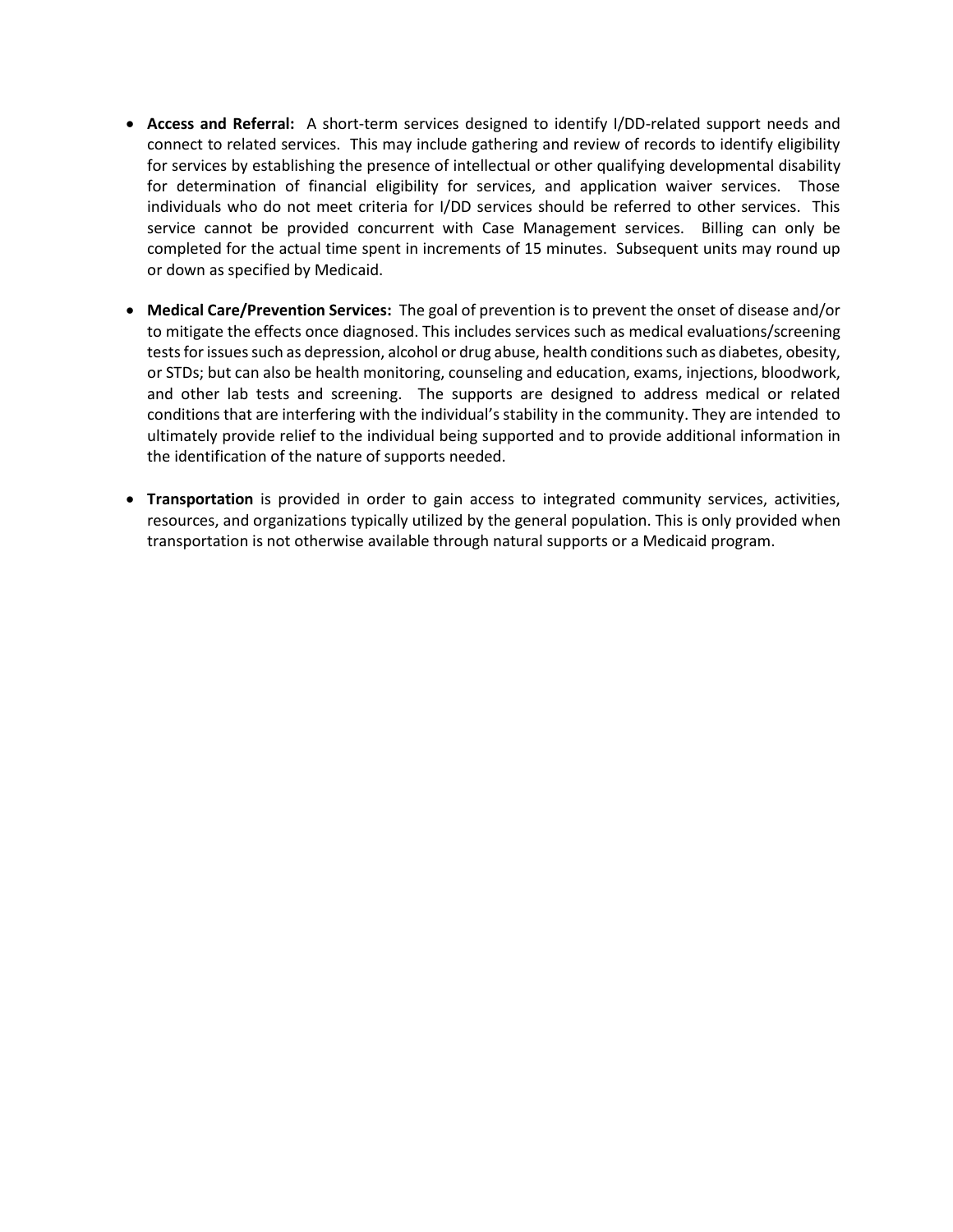# **Section 2: Referral, Triage, and Initial Response**

All CMHCs are required to operate a behavioral health crisis line 24 hours a day, 7 days a week to allow individuals within their region to access crisis services. Crisis line staff shall identify individuals with an intellectual or developmental disability and provide referral to I/DD crisis team in addition to providing any other identified behavioral health crisis services.

Individuals may also be referred from other points of entry in the crisis service system, such as through involuntary psychiatric hospitalization evaluations (KRS 202a), evaluation at a crisis stabilization unit (CSU), emergency room visits, etc. The CMHC must ensure that staff at ALL various points of entry are trained on the procedure to refer individuals identified as I/DD to the designated on-call qualified I/DD crisis responder within 15 minutes.

The on-call qualified I/DD crisis responder must be available to receive the initial referral, triage the situation, and provide immediate response based on the appropriate triage level. Crisis situations are triaged using the Institute on Complex Disabilities Crisis Triage Codes. Crisis situations that are triaged at a 3 or 4 require an immediate, in person mobile response by the on call crisis responder. Crisis events that triage a 1 or 2 may include immediate assistance in person or by phone in addition to an in person follow up/debriefing..



The goal of the initial crisis response is to collect additional information on the nature of the crisis, connect individuals to resources, or provide other interventions to provide for immediate stabilization of the situation in the least restrictive setting that will ensure health and safety.

If the crisis responder has concerns that the individual may be experiencing a behavioral health emergency, they should collaborate with their behavioral health crisis team to identify the appropriate response including, as a last resort, a petition for involuntary psychiatric hospitalization (KRS 202A).



# **Crisis Contact Data Sheets (CCDS)**

The Crisis Contact Data Sheet (CCDS) documents all elements of the initial crisis referral and response. It includes demographic information, diagnoses, a summary of the initial referral, triage code assigned, a summary of response to the situation and outcomes. CCDS allows the Division of Intellectual and Developmental Disabilities (DDID) to monitor the provision of crisis services in accordance with contract requirements as well as identifying trends across the state.

CCDSs are completedwhen any crisis services are initiated in response to a new request for assistance. A CCDS shall be completed for each unique situation where crisis services are requested. If the crisis team receives multiple calls due to the individual having multiple crisis incidents, each unique situation must be triaged on a separate CCDS to document the situation and response, including a debriefing for each incident.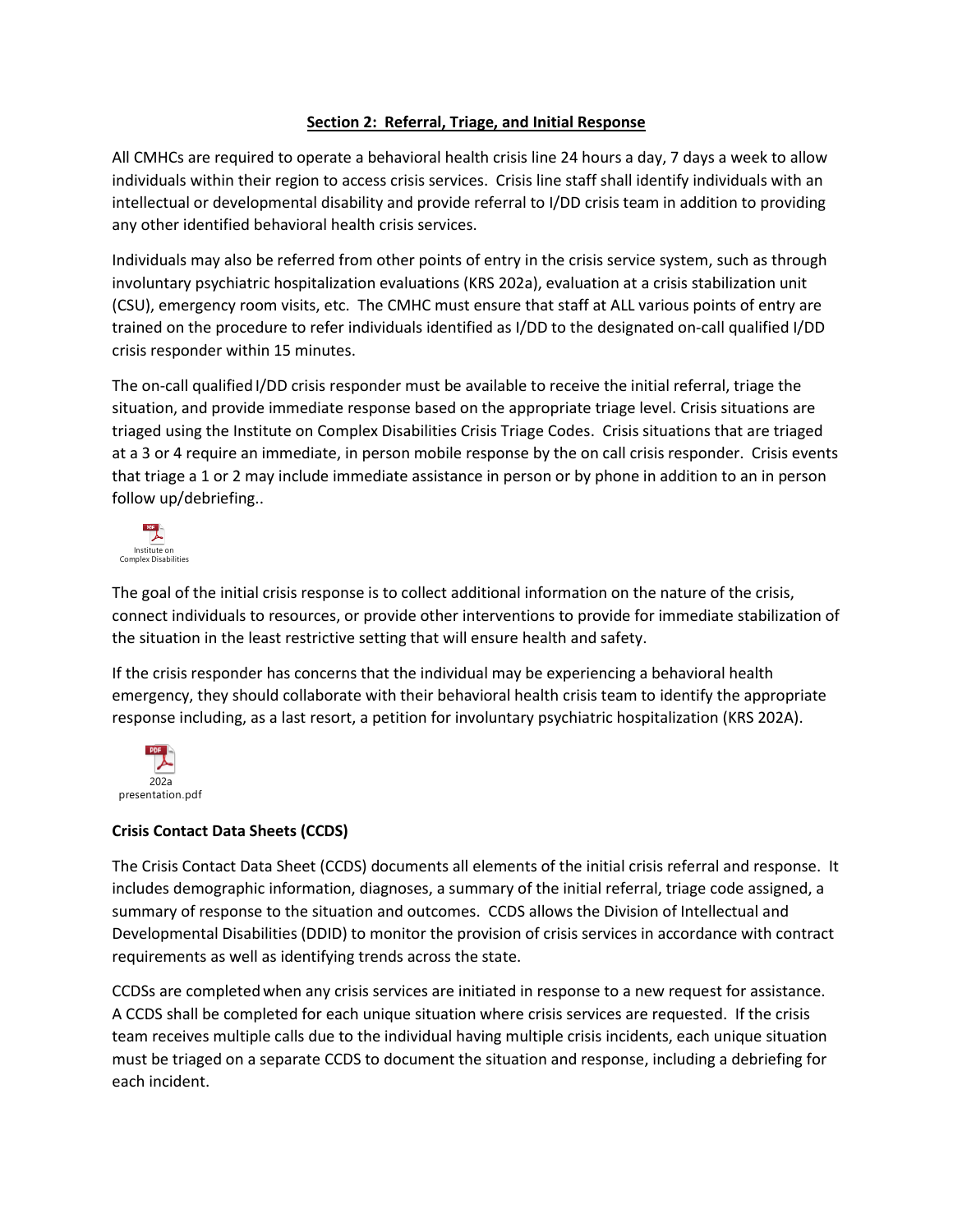CCDSs are completed via a database maintained by DBHDID. In order to access the database you must request access to the system by submitting the attached form.



Once your access is approved, you will receive an email with your login and instructions for accessing the system and entering records. If you experience technical problems with the CCDS database or have questions about how to complete a CCDS please notify your regional liaison. The Crisis Contact Data Sheet can be created any time after a crisis event and can be saved until all the information has been added. The CCDS Easy reference sheet provides instruction on how to complete each section of the form.



Once all the information has been entered and the debriefing sheet uploaded, you can submit the form. All CCDSs must be entered into the system and submitted for approval on or before the 25<sup>th</sup> of the following month of the crisis event (ex. January CCDS must be submitted by February 25<sup>th</sup>). Once you submit the CCDS you can no longer make any changes. CCDSs are reviewed monthly by the DDID regional liaison. Crisis sheets that meet all contract requirements will be approved and you will be notified by a system-generated email. If additional information or corrections are needed, you will receive an email notification that the sheet has been rejected with comments on what is needed. This sheet may be resubmitted (only one resubmission is allowed) within 10 business days for review. Crisis sheets in which contract requirements are not met (ex. incident wasn't properly triaged, client was not connected to I/DD crisis staff within 15 minutes of call, etc.); or rejected sheets that are not resubmitted timely will be closed and cannot be resubmitted.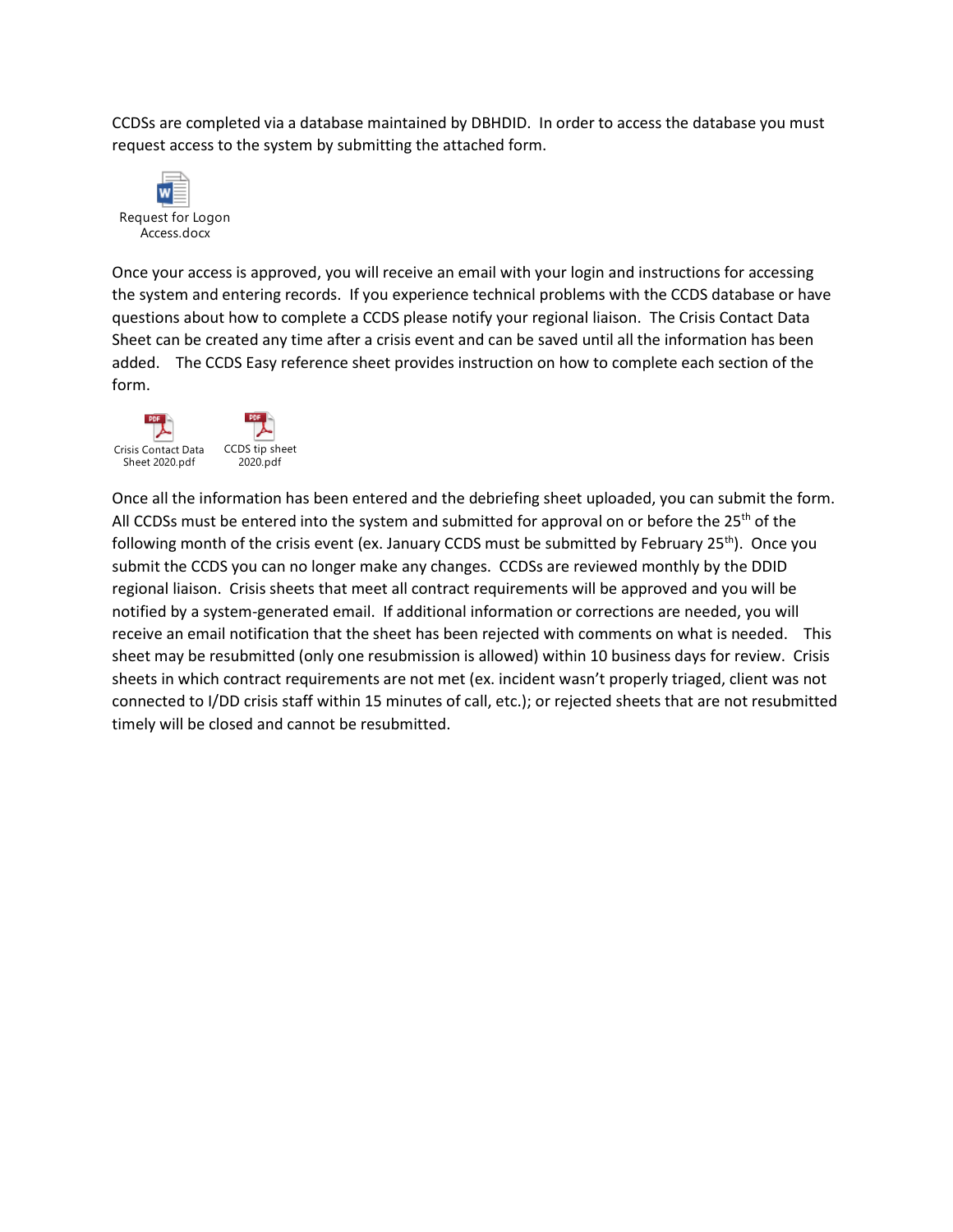#### **Section 3: Debriefing**

Debriefing is the analysis of a situation and subsequent recommendations including intensive planning to help prevent further incidents/crises. The CMHC crisis team is responsible for planning and facilitating the debriefing meeting(s). The debriefing process begins after the initial crisis response and any immediate health and safety issues have been addressed. All crisis incidents regardless of triage level, require a debriefing meeting. If the individual/guardian refuses to participate or cannot be located following the initial response in order to schedule the meeting, then this must be clearly documented with specific information regarding attempts made to contact the individual or reason for refusal.

If subsequent crisis events occur prior to the debriefing meeting for the first incident, the incidents may be debriefed together if the relevant parties for both incidents can attend the meeting. In these situations, both incidents are analyzed and addressed within the debriefing document. The debriefing document must indicate that it is addressing both events and be attached to both crisis contact data sheets when submitted. If a new crisis event occurs AFTER a debriefing has been completed for a previous event, a new debriefing meeting is required in order to review the previous crisis plan and make any needed adjustments to the plan based on the additional data obtained during the new event.

First step in debriefing is to begin gathering information about the individual and their situation. This information gathering should include the people involved in their lives (both paid and unpaid); if in a waiver, a copy of the participant summary; if receiving behavior supports, a copy of the behavior plan. Once these documents have been gathered, schedule the debriefing meeting. The people that should be invited to the meeting include: team members related to any current supports and services (MPW, SCL, HCB, SGF, behavioral health, etc.), the guardian (if applicable), any natural supports involved in the individual's life, any other agency personnel that is relevant to the crisis call (APS, hospital staff, police officers etc.), and the individual. It is very important that all attempts to contact people to schedule the debriefing are documented.

If the individual does not wish to attend or a guardian requests that they not be present then it should be documented in the debriefing minutes the reason for their absence. If someone is not currently in services a meeting should still be held (this could be with the individual and/or their guardian) and could include possible future service providers or other agencies that became involved at the time of the crisis to determine what caused the crisis and what can be done to help prevent a future crisis.

Preferably all debriefing meeting participants will meet face to face, however if that isn't possible, a phone line to conference in should be offered to those that are not available in person. The debriefing shall be held within 7 days of the date of the crisis event. If that does not happen then a specific explanation must be provided regarding the delay. Debriefing meetings should not be delayed as a result of ID crisis staff schedules. The debriefing meeting also should not be delayed due to the hospitalization of the individual. A meeting can be held without the individual to help plan for discharge or the meeting can be held at the hospital so that the individual may participate.

The crisis team will ensure that minutes from the meeting are documented. The debriefing form created by DDID can be used, but is not required. If using an alternate format, all of the information identified on the DDID form must be addressed in the document. The debriefing minutes should include the name of the individual, date of the crisis incident, date of the debriefing meeting, and a listing of all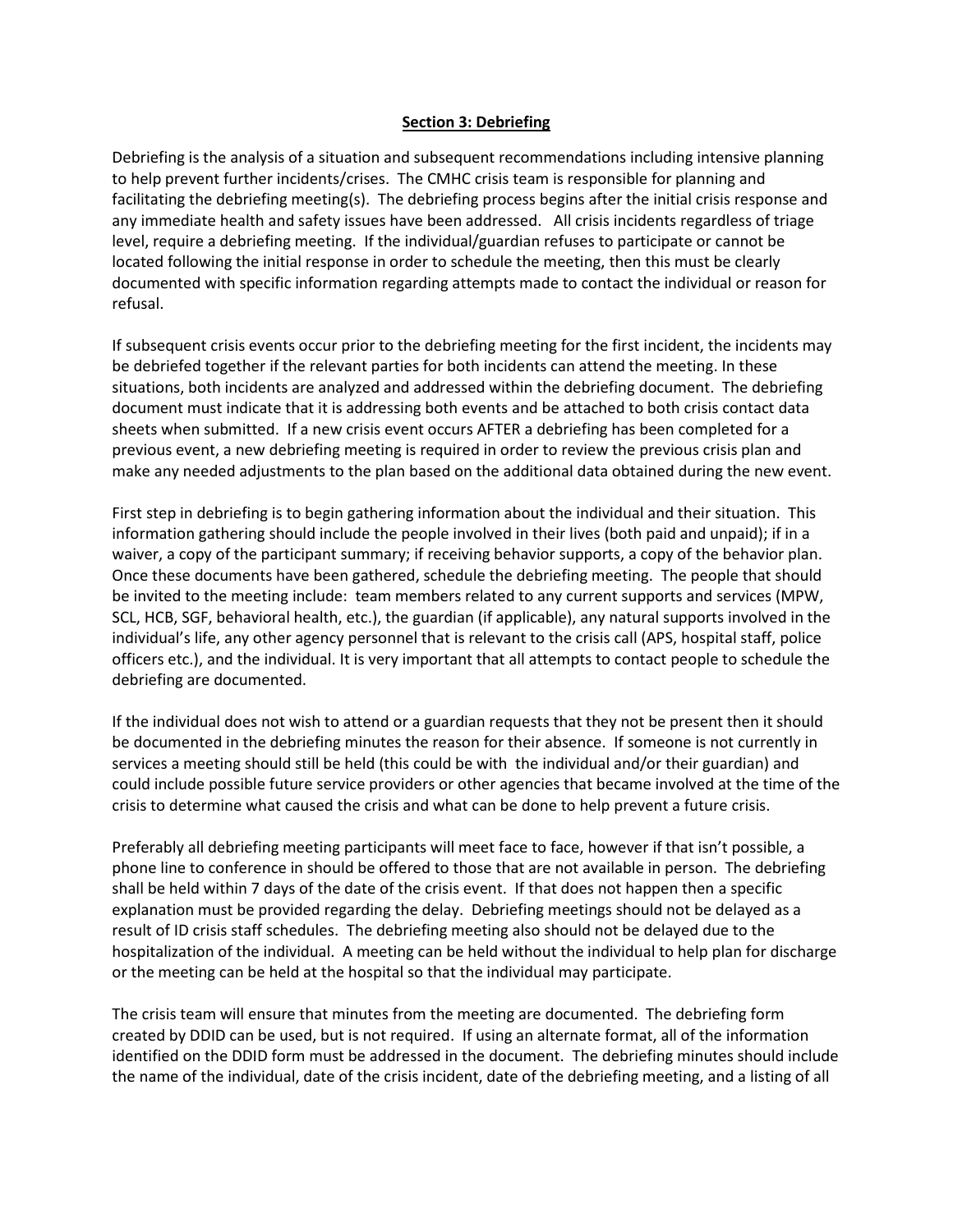those in attendance and their role/relationship with the individual. This includes documentation of any key individuals who declined or were unable to participate and the reason.



A summary of the crisis situation shall be provided (specifically the incident(s) that triggered contact with the crisis team-what happened, where it happened, who was involved. Also include information on what was happening before, each person's perception of the incident, what they observed and their actions. It is important to be clear in the summary what each participant's actions were and the timeline of events.

The team should examine each step of the incident and look for possible causes for the crisis. Discussion should include the strengths of the individual, current supports, and whether any additional information needs to be gathered; triggers, antecedents and destablizating factors that were or are still present; what changes have occurred with the individual's behavior or their environment, relationships, and medical status.

Are additional assessments (environmental, psychological, medical, psychiatric, etc.) needed? Any current person centered service plan, behavior plan, crisis plan should be thoroughly reviewed. Some questions to ask include-Are plans person centered? Were these plans followed? If not, why? Has everyone been trained on the plan? Does it adequately address the person's issues? If not what changes are needed? You must clearly explain the reason that changes are or are not being recommended for each applicable plan. It also might be necessary to discuss any rights restrictions that might be needed to implement recommended strategies.

After thorough discussion of the event(s) and identification of contributing factors and identified needs, the team shall develop an action plan for what is going to be implemented to prevent a future crisis. Crisis staff will educate the individual and their team regarding additional resources available to assist individuals in crisis. Resources such as brochures for the ICF specialty clinics and assistance with completing referrals can be provided Information about Involuntary Admission to ICF/IID via KRS 202b process can be provided and the crisis team can help determine if all community options have been explored and exhausted and whether ICF admission may address the individual's needs



A task list should be completed including information on who is going to complete the task, the date that it should be completed and the date that it was completed. The ID crisis staff should provide a copy of the debriefing minutes to the team members so that each person has documentation of the task they agreed to complete. In an appropriate time frame, but before the crisis sheet/debriefing minutes are due to be submitted to DDID, a follow-up with everyone in attendance at the meeting to ensure tasks have been completed and to see how the individual is doing. This information should be provided on the bottom of the debriefing document.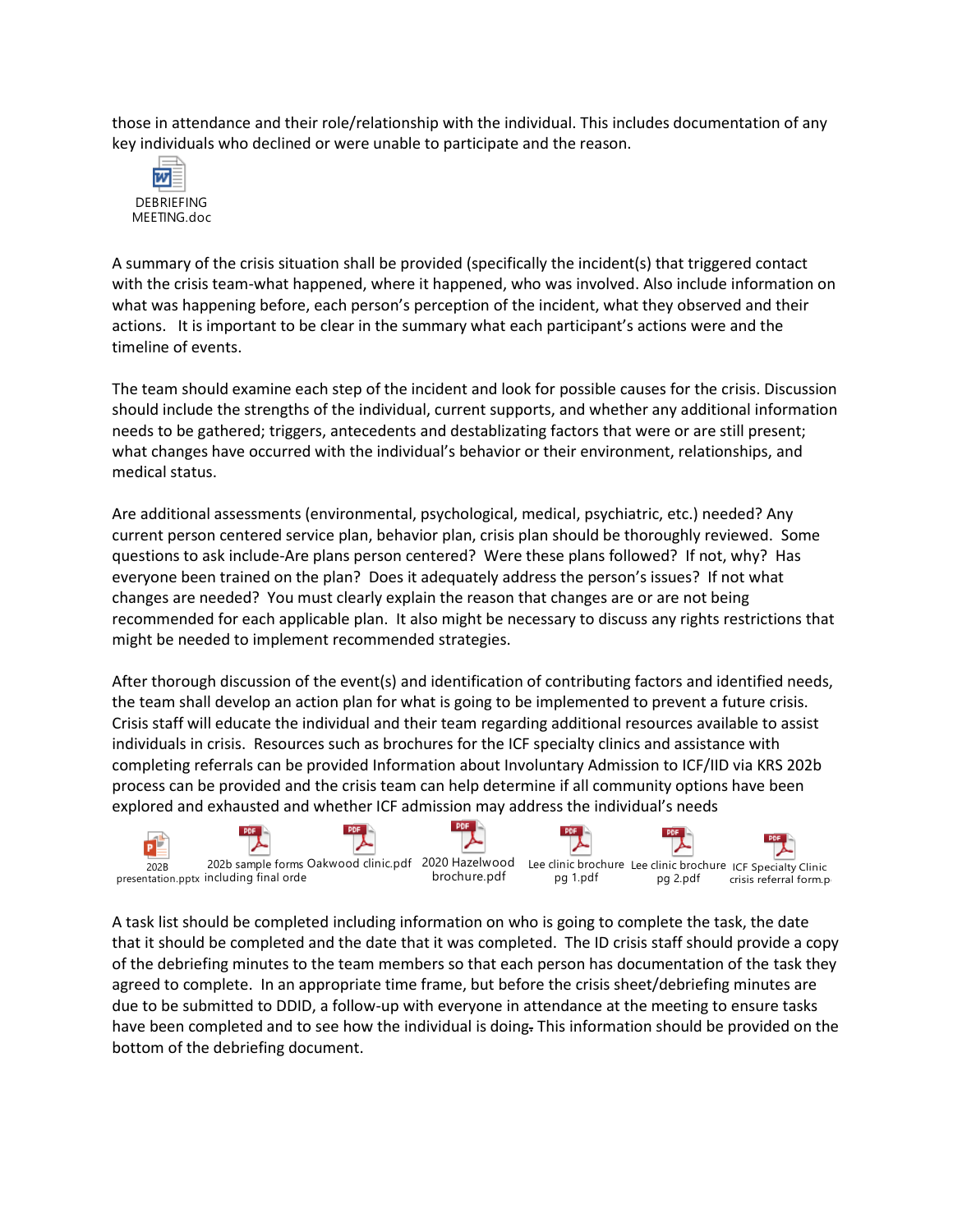Follow-up meetings should be scheduled if any additional evaluations or assessments (medical or behavioral) need to be completed to obtain a clear picture of how to best address the individual's needs. The team shall review the results/recommendations from these evaluations and discuss any changes in the individual's situation since the prior meeting, progress toward completion of the action plan, success or failure of interventions, etc. The team can then adjust the action plan as needed to address any newly identified needs and ensure that all recommendations from evaluations and assessments are appropriately implemented. All follow ups, actions and meetings shall be documented in the client's record.

#### **Section 4 – Additional Information and Closure**

### **Complex crisis events**

Some crisis consumers have a history of multiple crisis episodes. The individual may experience short periods of stability, in which it appears that the crisis issue(s) have been addressed, only for the issues to re-emerge or even continue to escalate despite attempts at intervention. These individuals may require a more comprehensive approach to obtain stability. Factors that may influence the complexity of a crisis situation may include: comorbid behavioral health issues or substance abuse issues, complex medical needs, or an unstable environment. Many individuals involved in repeated crisis also have significant trauma histories requiring specialized treatment and interventions.

As a result of the intensity and volume of crisis events these individuals experience, many additional community partners/systems in addition to I/DD providers may be involved with this individual prior to, during, or after crisis. These parties may not be typically considered part of that individual's team and involved in their day to day care, but are important to the crisis response/intervention process. These community partners may include law enforcement and other first responders, local hospital emergency rooms, state psychiatric hospital, psychiatrist, court representatives, etc. All of these parties/systems should be represented and included in the process of identifying a plan to address and prevent crisis for the individual.

The CMHC crisis team works with the individual and their team to identify all of the parties needed to participate in creating a cross-system crisis plan and coordinate meetings to create the plan. Prior to the meeting, they should collect as much information as possible about the person's current supports and responses to interventions, history of supports/treatment, diagnosis, funding sources for services (insurance, waivers), legal status, etc.

The team then all meets together to share information, discuss, and create the plan. Basic elements of the plan include a summary of how the individual communicates with others and how best for individuals to communicate with them. The plan may also include a behavioral snapshot, which includes concise descriptions of the individual's behavior using a green, yellow, red zone model at baseline (green zone would identify typical behaviors and how the individual responds when things are calm and going well; yellow zone would describe at risk behavior/escalation/disruption ; and red zone would describe behavior that exceeds typical support capacity/dangerous, harmful, and/or destructive actions , specific to the person served. The next element of the plan is the intervention plan. Interaction and intervention strategies are paired with the appropriate level of behavior. The specific agencies and individuals who are responsible for providing the interaction/intervention should also be determined and detailed plans for restoring safety if red-zone behavior is reached.